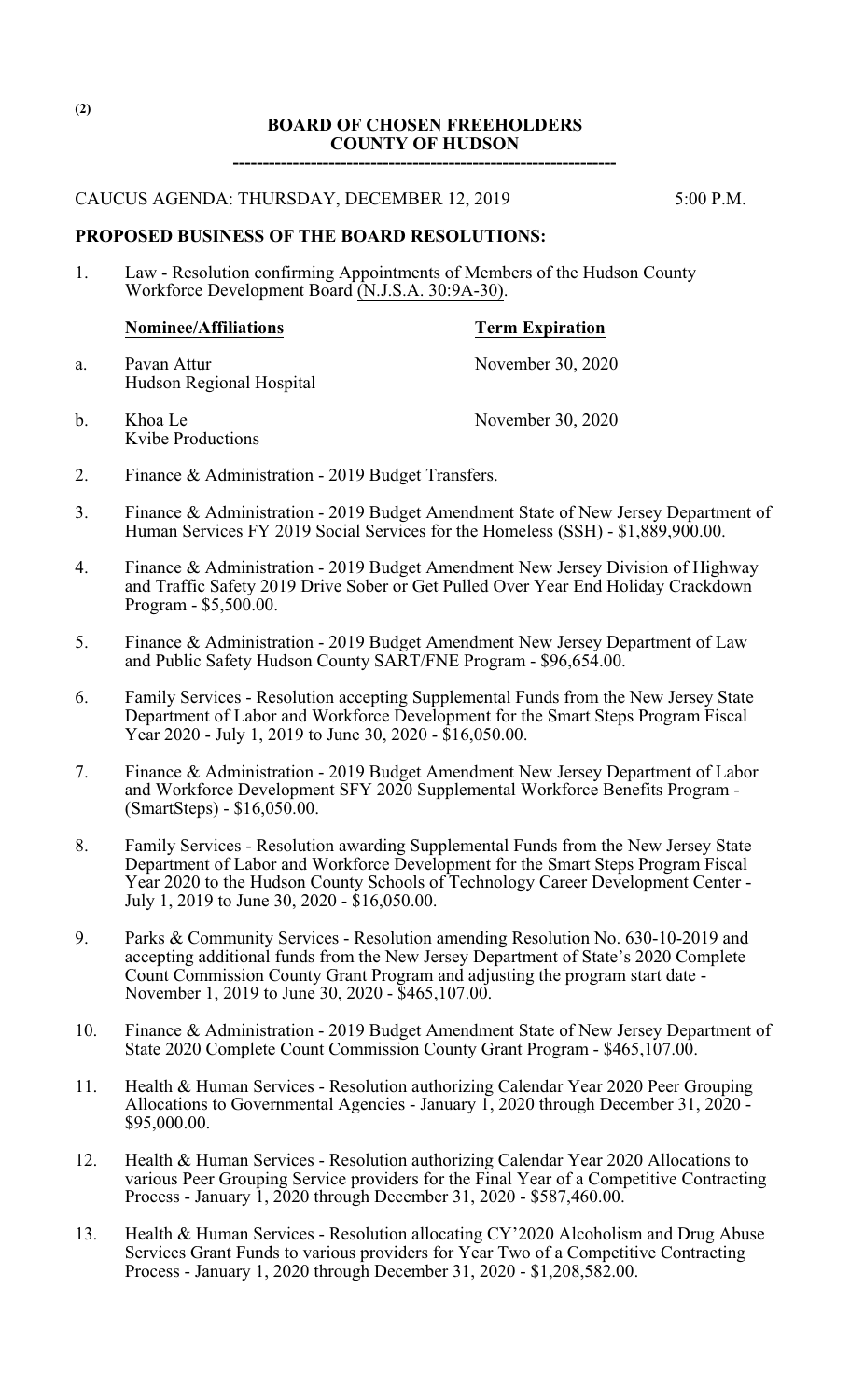- 14. Health & Human Services Resolution authorizing an Annual Public Donor Agreement with the Jersey City Medical Center/RWJ Barnabas Health Special Child Health Services Case Management Unit - January 1, 2020 through December 31, 2020 - \$75,000.00.
- 15. Health & Human Services Resolution authorizing an Annual Public Donor Agreement with Hudson Milestones, Inc. Early Intervention Services - January 1, 2020 through December 31, 2020 - \$17,000.00.
- 16. Health & Human Services Resolution authorizing an Annual Public Donor Agreement with Hudson Milestones, Inc. Early Intervention Services - January 1, 2020 through December 31, 2020 - \$30,000.00.
- 17. Health & Human Services Resolution authorizing an Annual Public Donor Agreement with Visiting Homemaker Service of Hudson County, Inc. Emergency Child Abuse Services Program - January 1, 2020 through December 31, 2020 - \$5,700.00.
- 18. Health & Human Services Resolution approving an Annual Public Donor Agreement with Hudson Community Enterprises for the Extended Employment Program - January 1, 2020 through December 31, 2020 - \$15,000.00.
- 19. Health & Human Services Resolution amending Resolution 677-11-2019 to award additional funds and extend CY'2019 Social Services for the Homeless (SSH) Contracts with various providers - January 1, 2019 through December 31, 2020 - \$1,649,030.00.
- 20. Health & Human Services Resolution amending Resolution Nos. 685-12-2018 and 697- 12-2018 to Reallocate Funds from a Non-Fair and Open Professional Services Contract with Hudson Milestones, Inc. and CY'2019 Peer Grouping Funding - January 1, 2019 through December 31, 2019 - \$4,085.00.
- 21. Health & Human Services Resolution amending Resolution No. 418-7-2019 authorizing an application for and acceptance of funds, if awarded, from the New Jersey Department of Law and Public Safety Juvenile Justice Commission under the Juvenile Detention Alternatives Initiative (JDAI) Program - January 1, 2020 through December 31, 2020 - \$120,000.00.
- 22. Health & Human Services Resolution authorizing a Non-Fair and Open Contract with Kennedy Dancers, Inc. to provide social and educational support through dance and fitness instruction under the Peer Grouping Program - January 1, 2020 through December 31, 2020 - \$10,000.00.
- 23. Health & Human Services Resolution authorizing the renewal of a Competitive Contract with Visiting Homemaker Service of Hudson County for Peer Grouping Home Health Care Services - January 1, 2020 through December 31, 2020 - \$325,000.00.
- 24. Health & Human Services Resolution authorizing acceptance and renewal of a contract with the New Jersey Department of Children and Families for the Human Services Advisory Council, Missing Children's Funds Allocation and Adolescent Pregnancy Prevention Program - January 1, 2020 through December 31, 2020 - \$69,950.00.
- 25. Roads & Public Property Resolution authorizing application for and acceptance of grant funds, if awarded from the New Jersey Department of Transportation (NJDOT) for the FY 2020 State Aid Annual Transportation Program - \$6,470,470.00.
- 26. Roads & Public Property Resolution awarding Professional Services Contract Non-Fair and Open to USA Architects for the design and construction administration of the "Restoration of the Pavonia Avenue Entrance at the Justice William Brennan Courthouse" - \$12,000.00.
- 27. Corrections Resolution awarding Educational Services Contract Non Fair and Open to Thurman Muhammad Hudson County Correctional Center and the Hudson County Meadowview Psychiatric Hospital - \$29,060.00.
- 28. Parks & Community Services Resolution awarding Professional Services Contract Non-Fair and Open for Marketing of Hudson County Jones and Associates Communications - December 1, 2019 to May 31, 2020 - \$29,600.00.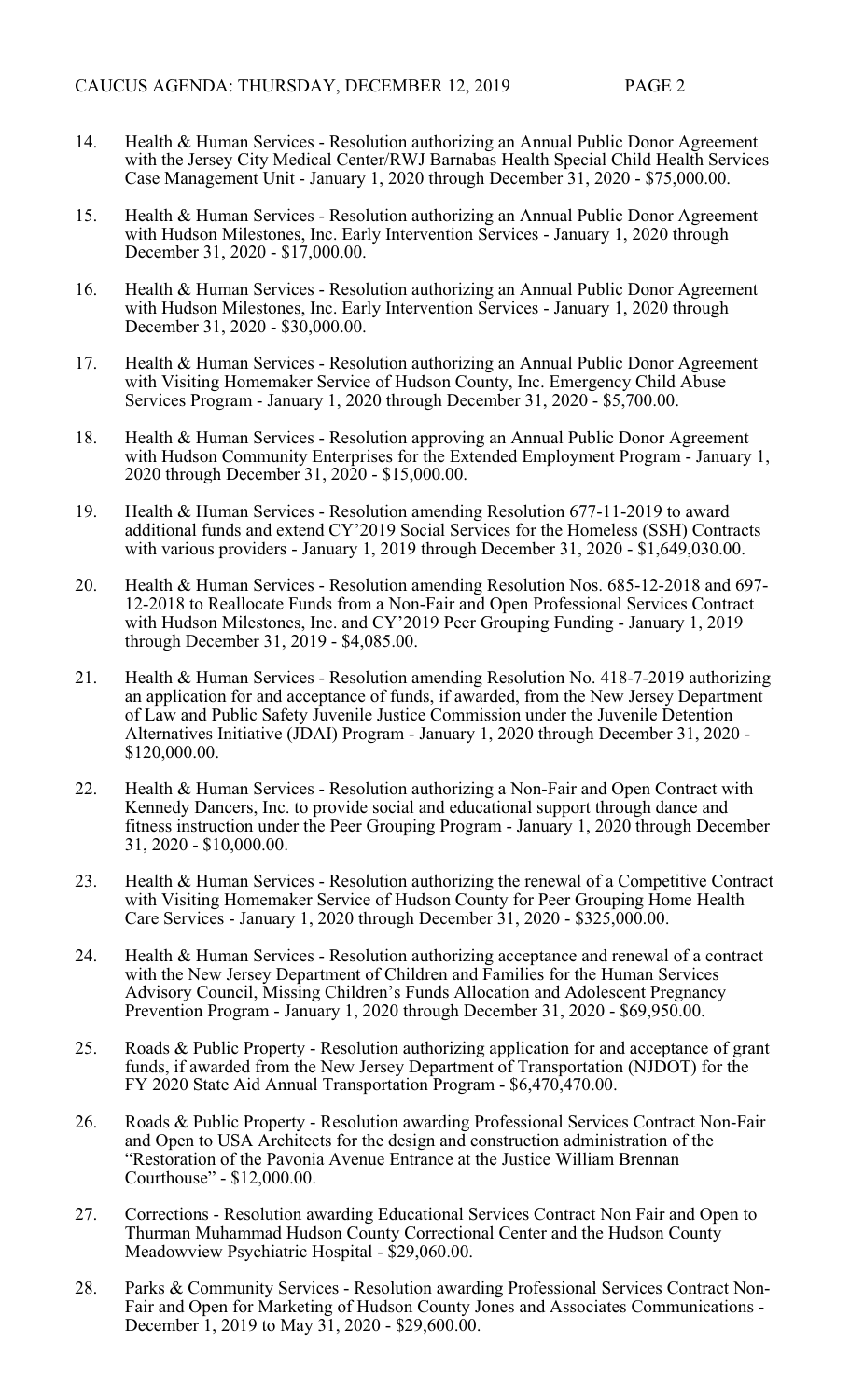- 29. Superintendent of Elections Resolution approving a Non-Fair and Open Contract with Dominion Voting Systems, Inc. for Certification and Programming of AVC Advantage Voting Machines for the 2020 School Board, Primary and General Elections on behalf of the Superintendent of Elections - January 1, 2020 to December 31, 2020 - \$100,000.00.
- 30. County Clerk Resolution approving a Yearly Licensing Fee Non-Fair and Open with Dominion Voting Systems, Inc. for the Win Eds Software System - January 1, 2020 to December 31, 2020 - \$48,866.84.
- 31. Sheriff's Office Resolution authorizing payment to Cody Computer Services, Inc. for the purchase of fifty (50) Cody Records Anywhere (CRA) User Licenses and two (2) Cody Dispatch Licenses on behalf of the Sheriff's Office - \$61,200.00.
- 32. Purchasing Approve Purchasing Agent's award, purchases made under State Contracts:

|    | VENDOR                                                                        | <b>COMMODITY</b>                                                                                                    | <b>AMOUNT</b> | DEPT.                                       |
|----|-------------------------------------------------------------------------------|---------------------------------------------------------------------------------------------------------------------|---------------|---------------------------------------------|
| a. | <b>**Custom Bandag</b><br>Harrison, NJ                                        | <b>Automobile Tires</b><br>(Motor Pool \$15,000)                                                                    | \$21,000.00   | Roads &<br><b>Public</b><br><b>Property</b> |
|    |                                                                               | <b>Automobile Tires</b><br>$($ \$6,000.00)                                                                          |               | Roads &<br><b>Public</b><br><b>Property</b> |
| b. | <b>**M&amp;G Auto Parts, Inc. Automobile Parts</b><br><b>North Bergen, NJ</b> | (Motor Pool \$40,000.00)                                                                                            | \$55,000.00   | Roads &<br><b>Public</b><br><b>Property</b> |
|    |                                                                               | <b>Automobile Parts</b><br>(\$15,000.00)                                                                            |               | Roads &<br><b>Public</b><br><b>Property</b> |
| c. | National Fuel Oil, Inc.<br>Newark, NJ                                         | Fuel Oil #2 (Heating)                                                                                               | \$25,000.00   | Various                                     |
| d. | Rachles/Micheles Oil Co.<br>Clifton, NJ                                       | Gasoline<br>(87 Octane - Motor Pool<br>\$30,000.00)                                                                 | \$65,000.00   | Roads &<br>Public<br>Property               |
|    |                                                                               | Gasoline (87 Octane)<br>\$20,000.00                                                                                 |               | Roads &<br>Public<br>Property               |
|    |                                                                               | Gasoline (87 Octane)<br>Meadowview \$15,000.00                                                                      |               | Roads &<br>Public<br>Property               |
| e. | <i><b>*SHI</b></i> International<br>Piscataway, NJ                            | <b>Purchase 661 Licenses</b><br>for Anti-Virus<br><b>Computer Software</b>                                          | \$16,339.92   | Family<br><b>Services</b>                   |
| f. | Tele-Measurements, Inc.<br>Clifton, NJ                                        | <b>Technical Service and</b><br>Field Support for<br>Teleconferencing System<br>(Office of Emergency<br>Management) | \$9,375.00    | Roads &<br>Public<br>Property               |
| g. | Verizon Wireless<br>Wallingford, CT                                           | Cellular Telephone<br>Service and Equipment                                                                         | \$30,000.00   | Various                                     |
|    | *Denotes: WBE                                                                 | <b>TOTAL</b>                                                                                                        | \$221,714.92  |                                             |

**\*\*Denotes: Hudson County Vendor**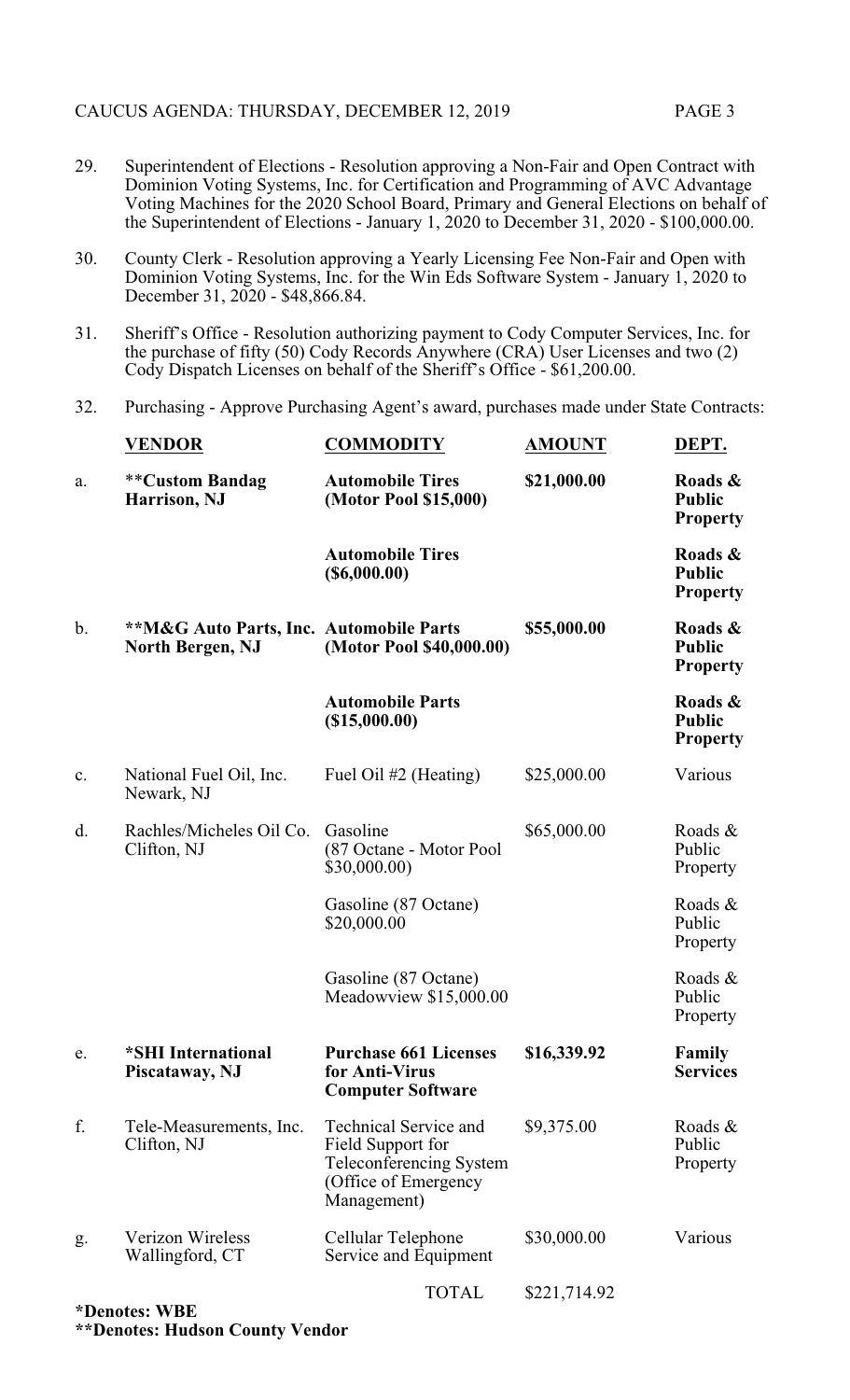- 33. Purchasing Approve Purchasing Agent's Awards:
	- a. To purchase one (1) FARO 3D Forensic Laser Scanner (or equivalent) Prosecutor's Office - two (2) replies - FARO Technologies, Inc. - contract shall not exceed \$82,820.00.
	- b. Rubbish Removal for Various Hudson County Departments one (1) reply One (1) year period with the option to renew in the Second Year - Direct Waste Services - contract shall not exceed \$600,210.00.
	- c. REQUEST FOR FUNDS Rubbish Removal for Various Hudson County Departments - Joseph Smenthkowski, Inc. - original contract amount \$1,847,235.00 - contract fund addition \$154,000.00 - new contract amount \$2,001,235.00.
	- d. BID REJECTION Alterations to Buildings,  $1,2,3 \& 9$  Meadowview Campus Phase 3,4 Hudson County Prosecutor's Office Phase 3 & 4, 595 County Avenue, Secaucus, New Jersey - Project #3112RG.
- 34. Purchasing Purchases made under the Sourcewell National Cooperative Purchasing (formerly the National Joint Powers Alliance (NJPA) Cooperative Purchasing).

|    | <b>VENDOR</b>               | <b>COMMODITY</b>                                                                      | <b>AMOUNT</b> | <b>DEPT</b>                      |
|----|-----------------------------|---------------------------------------------------------------------------------------|---------------|----------------------------------|
| a. | Wastequip, LLC<br>Erial, NJ | Purchase of $(5)$<br>self-contained trash<br>compactors for the<br>Jail and for Parks | \$150,267.00  | Roads $\&$<br>Public<br>Property |
|    |                             |                                                                                       |               |                                  |

TOTAL \$150,267.00

35. Purchasing - Purchases made under Bergen County Cooperative Pricing System:

|    | <b>VENDOR</b>                        | <b>COMMODITY</b>                                  | <b>AMOUNT</b> | <b>DEPT</b>    |
|----|--------------------------------------|---------------------------------------------------|---------------|----------------|
| a. | *SHI International<br>Piscataway, NJ | <b>Computer and</b><br><b>Associated Products</b> | \$20,000.00   | <b>Various</b> |
|    |                                      | <b>TOTAL</b>                                      | \$20,000.00   |                |

## **\*Denotes: WBE**

36. Purchasing - Purchases made under the Educational Services Commission of New Jersey Pricing System, formally known as "The Middlesex Regional Educational Services Commission":

|    | VENDOR                                         | COMMODITY                                                                                               | <b>AMOUNT</b> | <b>DEPT</b>  |
|----|------------------------------------------------|---------------------------------------------------------------------------------------------------------|---------------|--------------|
| a. | <b>CDW</b> Government<br>Vernon Hill, IL       | Computer Supplies and<br>Services                                                                       | \$25,000.00   | Various      |
| b. | <i><b>*Murray Paving</b></i><br>Hackensack, NJ | <b>Resurface Lower</b><br><b>Parking Lot Laurel Hill</b><br>Park (\$149,933.04)                         | \$370,010.12  | <b>Parks</b> |
|    |                                                | <b>Resurface Baseball Field</b><br><b>Paths Laurel Hill Park</b><br>$($ \$108,862.79)                   |               | <b>Parks</b> |
|    |                                                | <b>Renovate Center Park Office</b><br><b>Roof and Breezeway Stephen</b><br>R. Gregg Park (\$111,214.29) |               | <b>Parks</b> |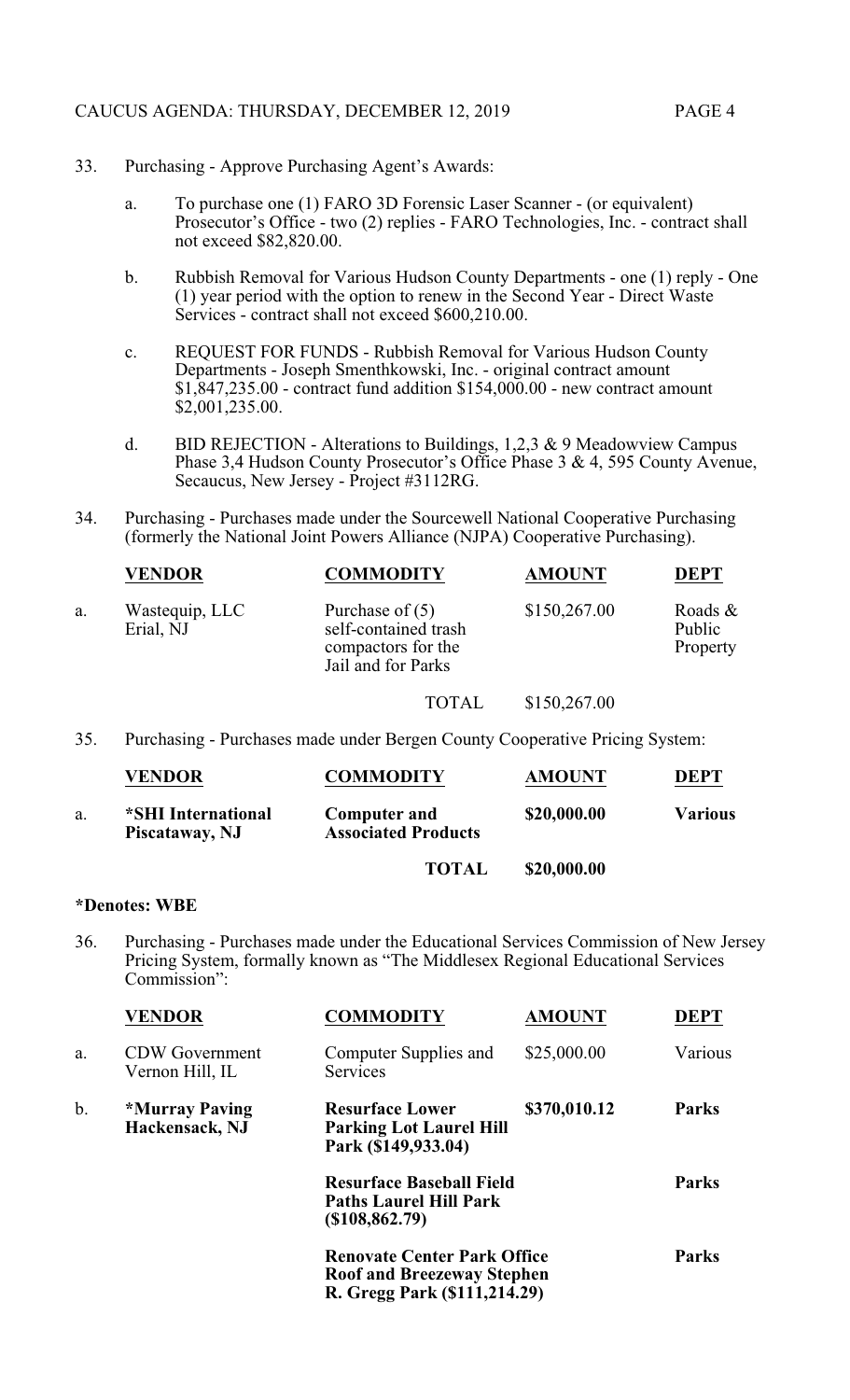| <b>Shaw Contract Flooring</b> | <b>Synthetic Turf</b>       | \$21,686.00 | Parks |
|-------------------------------|-----------------------------|-------------|-------|
| Calhoun, GA                   | Maintenance in County Parks |             |       |

TOTAL \$416,696.12

#### **Denotes: SBE**

37. Purchasing - Purchases made under Union County Cooperative Pricing System:

|    | <b>VENDOR</b>                                   | <b>COMMODITY</b>                                                                                            | <b>AMOUNT</b> | <b>DEPT</b>                   |
|----|-------------------------------------------------|-------------------------------------------------------------------------------------------------------------|---------------|-------------------------------|
| a. | <i>*Johnston</i><br>Communication<br>Kearny, NJ | <b>Back Up Battery &amp;</b><br><b>Power Distribution Unit</b><br>for Jail Management System<br>(S7,656.54) | \$32,656.54   | Correctional<br><b>Center</b> |
|    |                                                 | <b>Tele-Communications</b><br><b>Equipment and Services</b><br>(Various \$25,000.00)                        |               | <b>Various</b>                |

## **TOTAL \$32,656.54**

#### **\*Denotes: Hudson County Vendor**

- 38. Roads & Public Property Resolution authorizing Honeywell in its capacity as the County's Energy Savings Contractor (ESCO) to enter into a contract with Murray Paving through the Middlesex Regional Education Services Commission Cooperative Pricing System - \$1,257,468.17.
- 39. Parks & Community Services Resolution authorizing a Grant Extension Request for one (1) Open Space Trust Grantee Restoration and Renewal-Loew's Jersey Theater - December 10, 2019 to December 9, 2020 - \$419,566.38.
- 40. Parks & Community Services Resolution authorizing Grant Re-Programming Request for one (1) Open Space Trust Fund Grantee Weehawken Pier B Enhancement and Pedestrian Bridge - December 10, 2019 to September 13, 2021 - \$250,000.00.
- 41. Corrections Resolution awarding Educational Services Contract Non-Fair and Open Hudson County Schools of Technology on behalf of the Department of Corrections and Rehabilitation - January 1, 2020 to December 31, 2020 - \$30,000.00.
- 42. Finance & Administration Resolution approving renewal of a Shared Services Agreement with the Hudson County Community College (HCCC) to provide training for exclusive benefit of the County and its designees - January 1, 2020 through December 31, 2020 - \$60,000.00.
- 43. Parks & Community Services Resolution authorizing the Encroachment of a Cornice, three Metal Bay Windows, and a Fence into the County Right of Way at 302-304 Garden Street, City of Hoboken - \$1,450.00.
- 44. Health & Human Services Resolution authorizing an Affiliation Agreement between Meadowview Psychiatric Hospital and Seton Hall University School of Nursing - January 15, 2020 through December 31, 2023.
- 45. Health & Human Services Resolution authorizing an Affiliation Agreement between Meadowview Psychiatric Hospital and Felician University School of Nursing - January 15, 2020 through December 31, 2023.
- 46. County Clerk Resolution designating Christina Olivo as Custodian of the Petty Cash Fund at the Hudson County Clerk's Office.